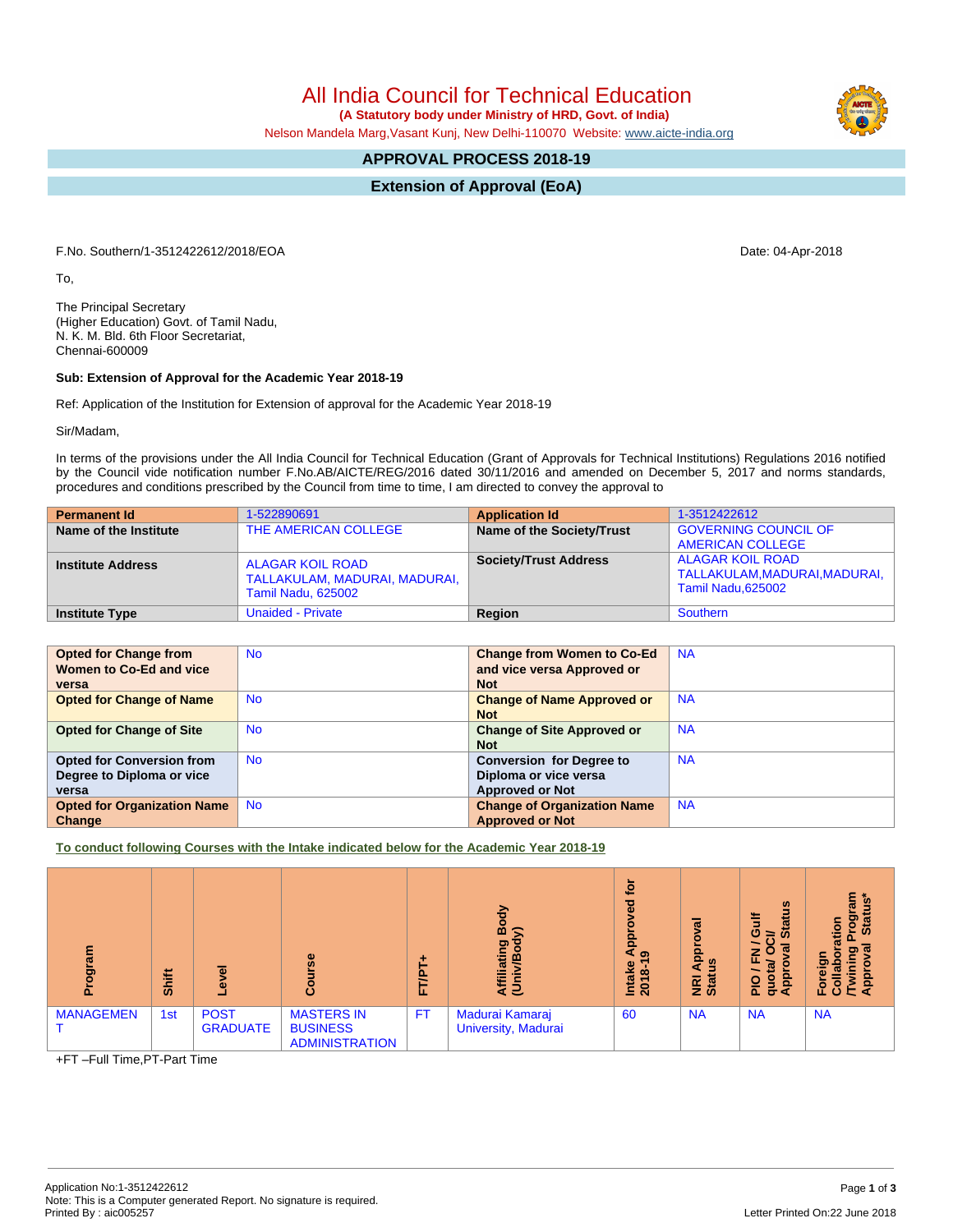## **Deficiencies Noted based on Self Disclosure**

| <b>Particulars</b>                                                     | <b>Deficiency</b> |  |  |
|------------------------------------------------------------------------|-------------------|--|--|
| <b>Other Details Deficiency</b>                                        |                   |  |  |
| List of faculty and data uploaded on the Institute web portal          | <b>Yes</b>        |  |  |
| Are all approved teaching faculty being paid as per VI pay commission? | <b>Yes</b>        |  |  |
| <b>Other Facilities Deficiency</b>                                     |                   |  |  |
| General Insuarance                                                     | Yes               |  |  |
| Establishment of committee for SC/ST                                   | Yes               |  |  |
| Implementing Food Safety and Standard Act, 2006 in the Institution     | Yes               |  |  |
| Provision to watch MOOCS Courses through Swayam                        | Yes               |  |  |
| Institution-Industry Cell                                              | Yes               |  |  |
| Group Insurance for Employees                                          | Yes               |  |  |
| <b>Insurance for Students</b>                                          | Yes               |  |  |
| <b>Administrative Area Deficiency</b>                                  |                   |  |  |
| <b>Board Room</b>                                                      | Yes               |  |  |
| <b>Computational Facilities</b>                                        |                   |  |  |
| Internet Bandwidth                                                     | Yes               |  |  |
| Internet Bandwidth-Applied Intake                                      | Yes               |  |  |
| <b>Library Facilities</b>                                              |                   |  |  |
| Volumes                                                                | Yes               |  |  |

**THE AMERICAN COLLEGE** is hereby informed to submit the compliance of the deficiencies mentioned above to the Regional Office within a period of **6 months** from the date of issuance of this letter failing which the council shall initiate strict action as defined in Approval Process Handbook 2018- 19 during the subsequent Academic Year.

In case of any differences in content in this Computer generated Extension of Approval Letter, the content/information as approved by the Executive Council / General Council as available on the record of AICTE shall be final and binding.

Strict compliance of Anti-Ragging Regulation: - Approval is subject to strict compliance of provisions made in AICTE Regulation notified vide F. No. 37-3/Legal/AICTE/2009 dated July 1, 2009 for Prevention and Prohibition of Ragging in Technical Institutions. In case Institution fails to take adequate steps to Prevent Ragging or fails to act in accordance with AICTE Regulation or fails to punish perpetrators or incidents of Ragging, it will be liable to take any action as defined under clause 9(4) of the said Regulation.

> **Prof. A.P Mittal Member Secretary, AICTE**

Copy to:

- 1. The Regional Officer, All India Council for Technical Education Shastri Bhawan 26, Haddows Road Chennai - 600 006, Tamil Nadu
- 2. The Director Of Technical Education\*\*, Tamil Nadu
- 3. The Registrar\*\*, Madurai Kamaraj University, Madurai
- 4. The Principal / Director, THE AMERICAN COLLEGE ALAGAR KOIL ROAD TALLAKULAM, MADURAI,MADURAI, Tamil Nadu,625002
- 5. The Secretary / Chairman, GOVERNING COUNCIL OF AMERICAN COLLEGE ALAGAR KOIL ROAD TALLAKULAM, MADURAI,MADURAI, Tamil Nadu,625002
- 6. Guard File(AICTE)